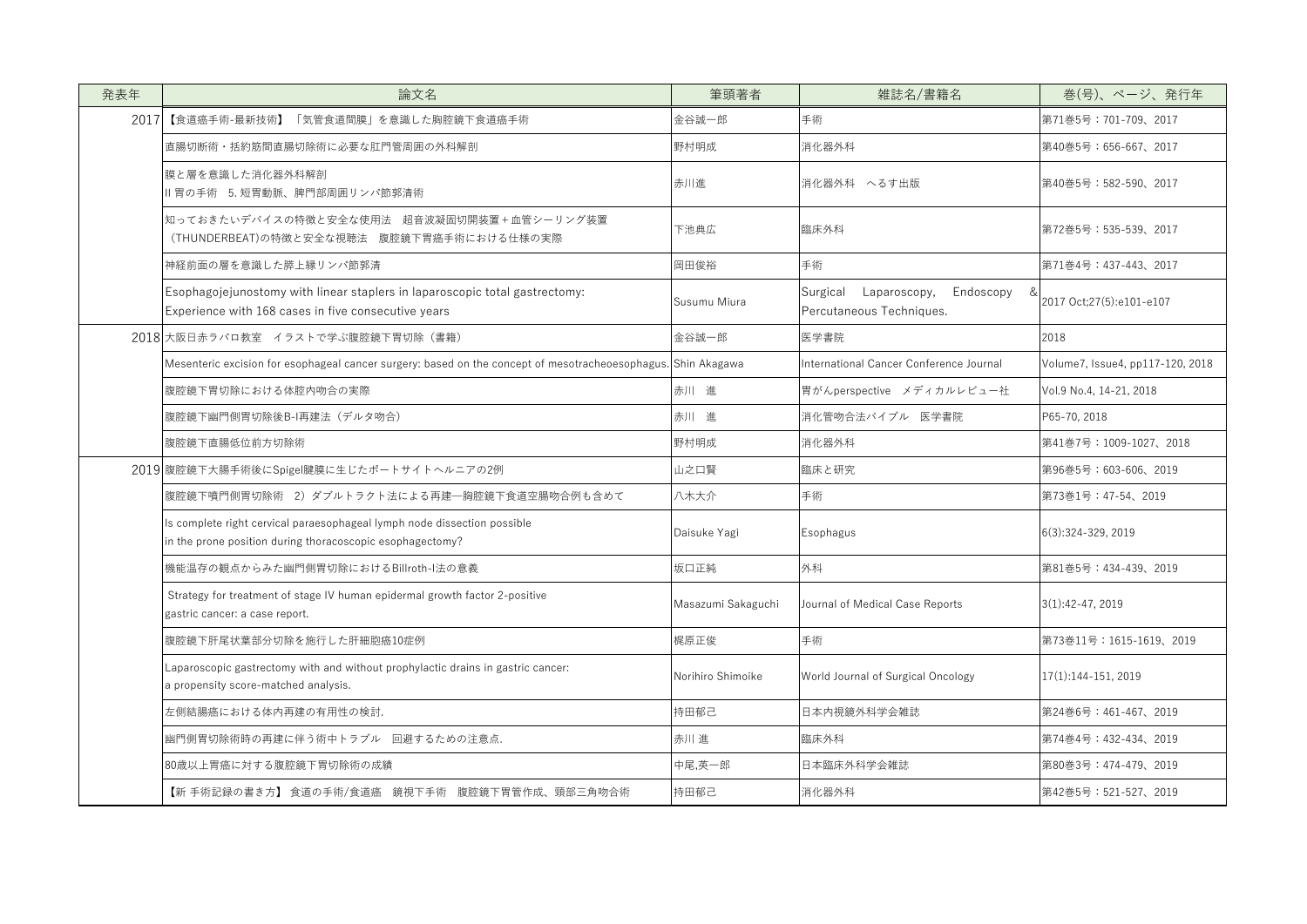|  | Risk Factors and Outcome of Portal Vein Thrombosis After Laparoscopic and Open Hepatectomy for<br>2020 Primary Liver Cancer: A Single-Center Experience                                                      | Akira Mori                      | World J Surg                | 44(9):3093-3099, 2020 |
|--|--------------------------------------------------------------------------------------------------------------------------------------------------------------------------------------------------------------|---------------------------------|-----------------------------|-----------------------|
|  | ロボット支援下直腸切除術                                                                                                                                                                                                 | 野村<br>明成                        | 消化器ナーシング                    | 第324号: 136-139、2020   |
|  | Upper mediastinal lymph node dissection based on mesenteric excision in esophageal<br>cancer surgery; confirmation by near-infrared image-guided lymphatic mapping and the<br>impact on locoregional control | Hisahiro Hosogi<br>Daisuke Yagi | Esophagus                   | 18:219-227, 2021      |
|  | Educational application of intraoperative records from an energy device<br>in laparoscopic gastrectomy: a preliminary report                                                                                 | Hisahiro Hosogi                 | Surgery Today               | 51:829-835, 2021      |
|  | Laparoscopic resection of abdominal cystic lymphangioma derived from lesser omentum:<br>Case report                                                                                                          | Yuhei Hamaguchi                 | Medicine                    | 99(1):e18641, 2020    |
|  | Including body composition in MELD scores improves mortality predicition among patients<br>awaiting liver transplantation                                                                                    | Yuhei Hamaguchi                 | <b>I</b> Clinical Nuttirion | 39(6):1885-1892, 2020 |
|  | ■正中弓状靭帯圧迫症候群に対して腹腔鏡下超音波を併用し正中弓状靭帯切離術を施行した1例                                                                                                                                                                  | 橋本 恭弘                           | 日本内視鏡外科学会雑誌                 | 第25巻4号:301-308、2020   |
|  | 側方リンパ節転移を認めた脈管侵襲陰性の直腸SM癌の1例                                                                                                                                                                                  | 橋本<br>恭弘                        | ┃日本臨床外科学会雑誌                 | 第81巻5号: 938-943、2020  |
|  | Current Status of Therapeutic Drug Monitoring of 5-Fluorouracil Prodrugs.                                                                                                                                    | Yasuhiro Hashimoto              | <b>Anticancer Res.</b>      | 40(8):4655-4661, 2020 |